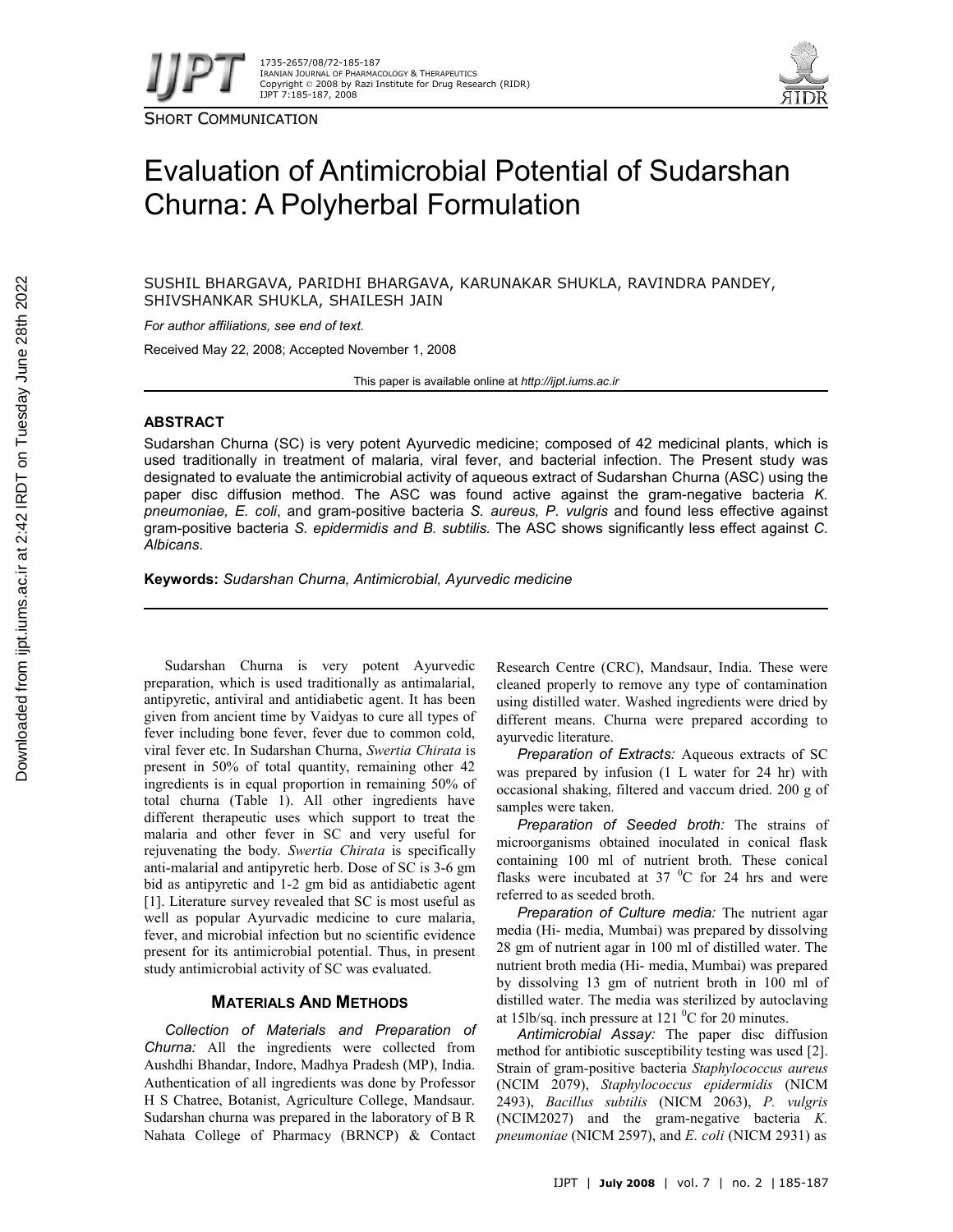**Table 1.** Ingredients of Sudarshan Churna

| Swertia chirata Buch-Ham.           | Marsdemia Tenacissima Wight and Arn. |  |  |
|-------------------------------------|--------------------------------------|--|--|
| Trichosanthes dioica Roxb.          | Embilica officinale Gaerth.          |  |  |
| Ureria picta, Desv.                 | Tinospora cordifolia Willd.          |  |  |
| Jateorrhiza palmate Linn.           | Picrorrhiza kurrora Benth.           |  |  |
| Curcumma longa Linn.                | Plumbago zeylanica Linn.             |  |  |
| Cedrus deodar Roxb, Loud            | Moringa oleifecalam Lam.             |  |  |
| Acorus calamus Linn.                | Asparagus racemosus Willd.           |  |  |
| Desmodium trifiorum DC.             | Belbelis aristata DC.                |  |  |
| Terminalia chebula, Retz            | Didymocarpus pedicellata Willd.      |  |  |
| Alhagi pseudalhagi Bieb. Desv.      | Nelumbeum speciosum Willd.           |  |  |
| <i>Rhus succedonia</i> Linn.        | Pinus roxburghil Sarj.               |  |  |
| Solanum xanthocarpum Schrad & Wendl | Andropugan muricatus Retz.           |  |  |
| Zingiber officinale Willd. Rosc.    | Cinnamon cassia Blume.               |  |  |
| Legenaria siceraria (Mol)Standl.    | Cinnamomum inners Reinw.             |  |  |
| Naregamala alata Linn.              | Desmodium gangaticum DC.             |  |  |
| Azadiracta indica A. Juss.          | Ptychotis coptica DC.                |  |  |
| <i>Piper longum Linn.</i>           | Aconytum hetrophullum Wall. Ex Royle |  |  |
| Pavonia odorata Willd.              | Aegle marmelos Corr.                 |  |  |
| Hedychim Spcatum Ham.               | Piper nigrum Linn.                   |  |  |
| Inula racemosa Hook. F.             | Holarrhena antidysentrica Wall.      |  |  |
| <i>Terminalia belerica</i> Linn.    | <i>Glycerrhyza glabra</i> Linn.      |  |  |

well as fungi *C*. *albicans* (NCIM347) were used in this study.

Paper disc of 6 mm diameter were prepared by ASC (100 µg/disc), and Ofloxacin (5µg/disc) as well as Miconazole (40µg/Disc) was used as standard, recommended by the National Committee for Clinical Laboratory Standards (NCCLS). Discs were dried at 37  ${}^{0}C$  before use. The bacterial broth suspension (seeded broth) was streaked evenly on the surface of a medium with a cotton swab. Subsequently the paper discs were placed on the surface of agar with flamed forceps and gently pressed down to ensure contact. Plates were incubated at  $37\text{ °C}$  over night. After 24 hrs of incubation, the inhibition zone diameters (including the 6 mm disc) were measured with calipers. A reading of more than 6 mm indicated growth inhibition [3].

*Determination of Zone of inhibition:* The disc diffusion method of drug potency is based on the measurement of the diameter of zones of microbial growth inhibition surrounding discs containing various concentration of test compound, which are placed on the surface of a solid nutrient previously inoculated with culture of suitable microorganisms. Inhibition produced by the test drug was compared with that produced by known concentration of reference standard drug [4].

#### **RESULTS AND DISCUSSIONS**

ASC traditionally used in treatments of viral infection, viral fever and malaria. The results of the present study show that the aqueous extract of polyherbal formulation SC possesses significant antimicrobial activity (Table 2).

In the present study, disc diffusion method used for the evaluation of antimicrobial activity. The present study has revealed that ASC (100 µg/disc) possess significant antimicrobial activity. The effect is significantly active against gram+ve bacterial strain like S.aureus and gram-ve bacteria K.pneumoniae and E.coli, whereas less effective against gram+ve bacteria S.epidermidis and B.subtilis in comparison of standard Ofloxacin (5µg/disc). ASC was less effective on C. Albicans as compare to Miconazole (40µg/Disc). As mentioned earlier, SC contains 43 different constituents including 50% of Swertia chirata Buch Ham and the formulation is described in the ancient ayurvedic literature. A survey on the activities of the constituents revealed that Swertia chirata Ureria picta Curcumma longa Terminalia chebula Asparagus racemosus Acorus calamus Zingiber officinale, Azadiracta indica Glycerrhyza glabra are reported to be effective as antimicrobial herbs [5-9]. SC contains flavonoids and

Table 2. Effect of ASC on zone of inhibition of microorganism

| Microorganisms<br>S.N.<br>(Gram –ve $&$ + ve) | ZONE OF INHIBITION (mm)  |                            |                              |    |
|-----------------------------------------------|--------------------------|----------------------------|------------------------------|----|
|                                               | <b>ASC</b>               | Ofloxacin<br>$5\mu$ g/Disc | Miconazole<br>$40\mu$ g/Disc |    |
|                                               | E.Coli (NCIM2931)        | 22                         | 22                           | .  |
|                                               | B. Subtilis (NCIM2063)   | 17                         | 24                           | .  |
|                                               | S. Epidermitis(NCIM2493) | 16                         | 23                           |    |
| 4                                             | S.Aurus(NCIM2079)        | 26                         | 27                           | .  |
|                                               | K.Pneumoniae(NCIM295)    | 27                         | 23                           | .  |
| 6                                             | P. Vulgris(NCIM2027)     | 26                         | 26                           | .  |
|                                               | C. Albicans (NCIM347)    | 11                         | .                            | 22 |